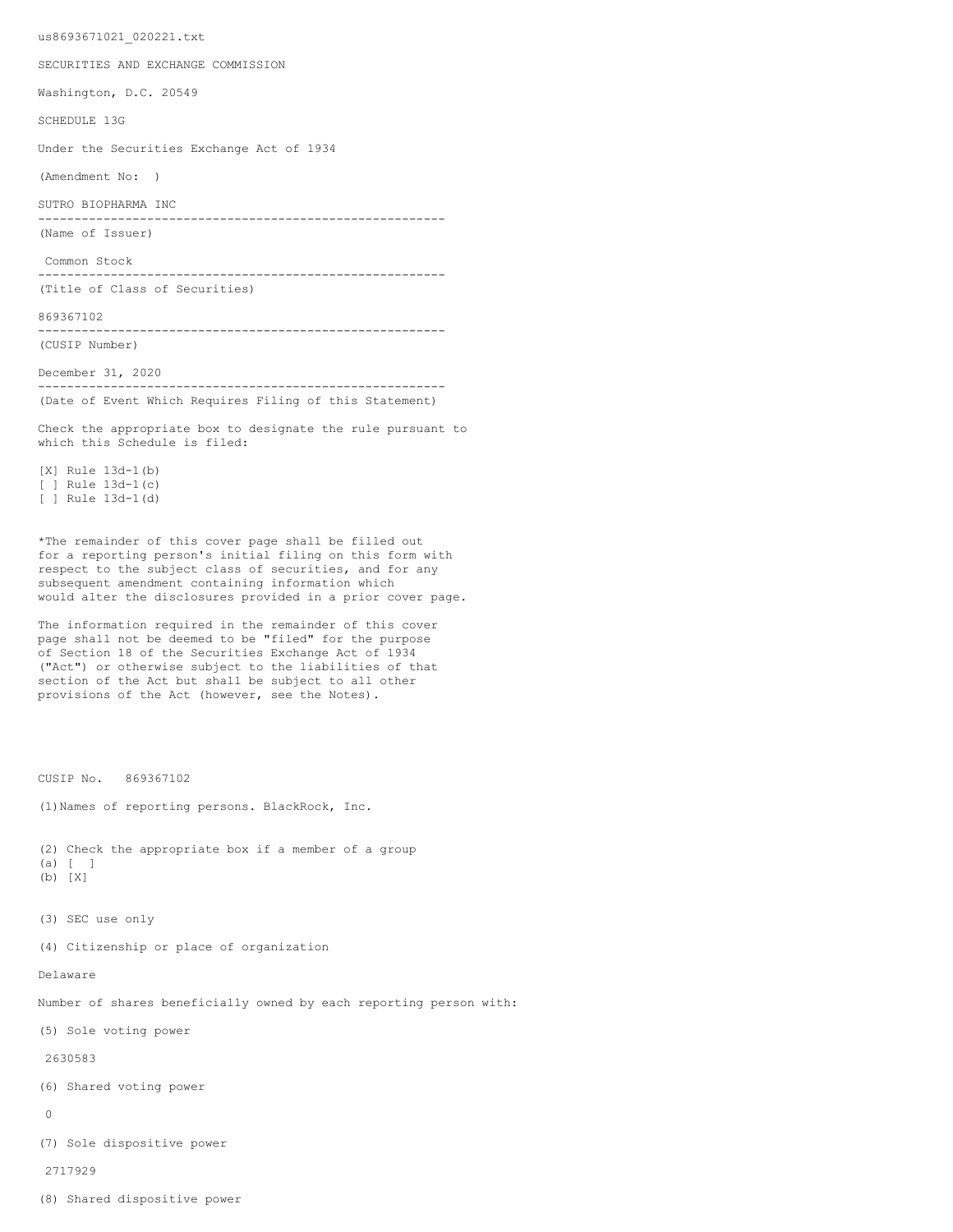0 (9) Aggregate amount beneficially owned by each reporting person 2717929 (10) Check if the aggregate amount in Row (9) excludes certain shares (11) Percent of class represented by amount in Row 9 6.2% (12) Type of reporting person HC Item 1. Item 1(a) Name of issuer: ----------------------------------------------------------------------- SUTRO BIOPHARMA INC Item 1(b) Address of issuer's principal executive offices: ----------------------------------------------------------------------- 310 UTAH AVE SUITE 150 SOUTH SAN FRANCISCO CA 94080 Item 2. 2(a) Name of person filing: ---------------------------------------------------------------------- BlackRock, Inc. 2(b) Address or principal business office or, if none, residence: ----------------------------------------------------------------------- BlackRock, Inc. 55 East 52nd Street New York, NY 10055 2(c) Citizenship: -------------------------------------------------------------------- See Item 4 of Cover Page 2(d) Title of class of securities: ------------------------------------------------------------------- Common Stock 2(e) CUSIP No.: See Cover Page Item 3. If this statement is filed pursuant to Rules  $13d-1(b)$ , or  $13d-2(b)$  or  $(c)$ , check whether the person filing is a: [ ] Broker or dealer registered under Section 15 of the Act; [ ] Bank as defined in Section 3(a)(6) of the Act; [ ] Insurance company as defined in Section 3(a)(19) of the Act; [ ] Investment company registered under Section 8 of the Investment Company Act of 1940; [ ] An investment adviser in accordance with Rule  $13d-1$ (b)(1)(ii)(E); [ ] An employee benefit plan or endowment fund in accordance with Rule  $13d-1(b)$  (1)(ii)(F);

[X] A parent holding company or control person in accordance with Rule 13d-1(b)(1)(ii)(G);

[ ] A savings associations as defined in Section 3(b) of the Federal Deposit Insurance Act (12 U.S.C. 1813);

[ ] A church plan that is excluded from the definition of an investment company under section 3(c)(14) of the Investment Company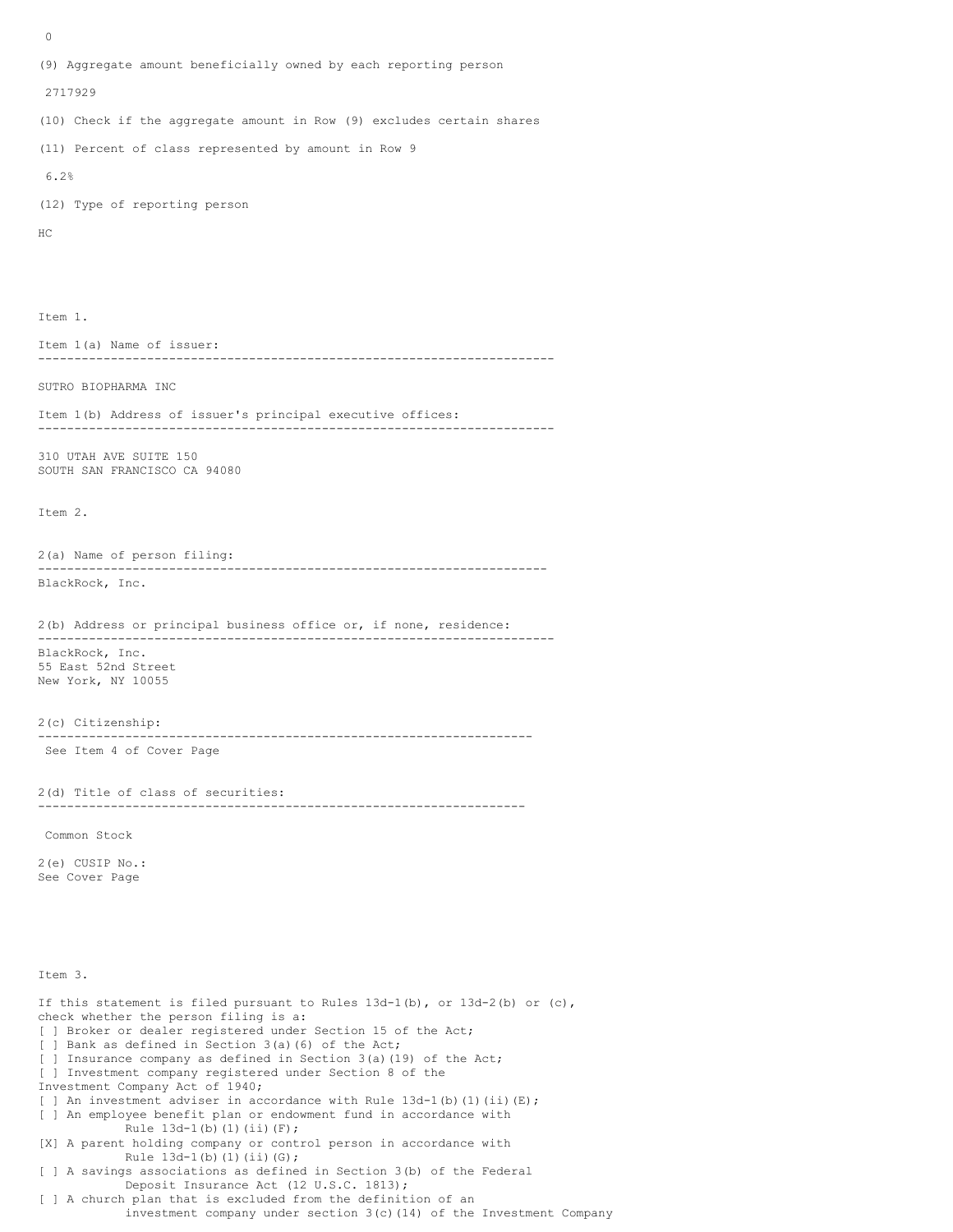Act of 1940; [ ] A non-U.S. institution in accordance with Rule 240.13d-1(b)(1)(ii)(J); [ ] Group, in accordance with Rule 240.13d-1(b)(1)(ii)(K). If filing as a non-U.S. institution in accordance with Rule  $240.13d-1$ (b)(1)(ii)(J), please specify the type of institution:

Item 4. Ownership

Provide the following information regarding the aggregate number and percentage of the class of securities of the issuer identified in Item 1.

Amount beneficially owned:

2717929

Percent of class

6.2%

Number of shares as to which such person has:

Sole power to vote or to direct the vote

2630583

Shared power to vote or to direct the vote

 $\cap$ 

Sole power to dispose or to direct the disposition of

2717929

Shared power to dispose or to direct the disposition of

 $\Omega$ 

## Item 5.

Ownership of 5 Percent or Less of a Class. If this statement is being filed to report the fact that as of the date hereof the reporting person has ceased to be the beneficial owner of more than 5 percent of the class of securities, check the following [ ].

Item 6. Ownership of More than 5 Percent on Behalf of Another Person

If any other person is known to have the right to receive or the power to direct the receipt of dividends from, or the proceeds from the sale of, such securities, a statement to that effect should be included in response to this item and, if such interest relates to more than 5 percent of the class, such person should be identified. A listing of the shareholders of an investment company registered under the Investment Company Act of 1940 or the beneficiaries of employee benefit plan, pension fund or endowment fund is not required.

Various persons have the right to receive or the power to direct the receipt of dividends from, or the proceeds from the sale of the common stock of SUTRO BIOPHARMA INC. No one person's interest in the common stock of SUTRO BIOPHARMA INC is more than five percent of the total outstanding common shares.

Item 7. Identification and Classification of the Subsidiary Which Acquired the Security Being Reported on by the Parent Holding Company or Control Person.

See Exhibit A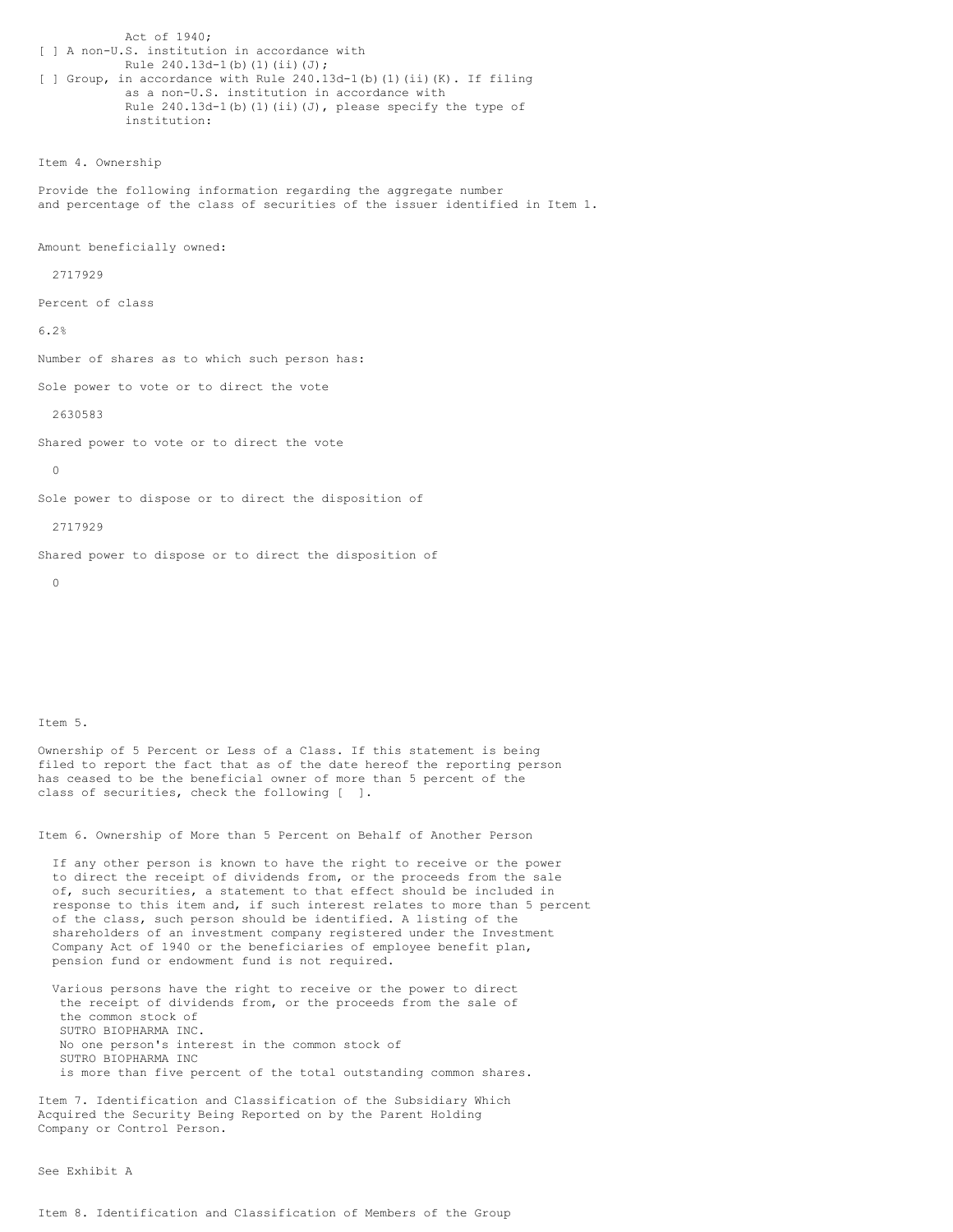If a group has filed this schedule pursuant to Rule  $13d-1$ (b)(ii)(J), so indicate under Item 3(j) and attach an exhibit stating the identity and Item 3 classification of each member of the group. If a group has filed this schedule pursuant to Rule  $13d-1(c)$  or Rule  $13d-1(d)$ , attach an exhibit stating the identity of each member of the group.

Item 9. Notice of Dissolution of Group

Notice of dissolution of a group may be furnished as an exhibit stating the date of the dissolution and that all further filings with respect to transactions in the security reported on will be filed, if required, by members of the group, in their individual capacity.

See Item 5.

## Item 10. Certifications

By signing below I certify that, to the best of my knowledge and belief, the securities referred to above were acquired and are held in the ordinary course of business and were not acquired and are not held for the purpose of or with the effect of changing or influencing the control of the issuer of the securities and were not acquired and are not held in connection with or as a participant in any transaction having that purpose or effect.

Signature.

After reasonable inquiry and to the best of my knowledge and belief, I certify that the information set forth in this statement is true, complete and correct.

Dated: February 2, 2021 BlackRock, Inc.

Signature: Spencer Fleming

-------------------------------------------

Name/Title Attorney-In-Fact

The original statement shall be signed by each person on whose behalf the statement is filed or his authorized representative. If the statement is signed on behalf of a person by his authorized representative other than an executive officer or general partner of the filing person, evidence of the representative's authority to sign on behalf of such person shall be filed with the statement, provided, however, that a power of attorney for this purpose which is already on file with the Commission may be incorporated by reference. The name and any title of each person who signs the statement shall be typed or printed beneath his signature.

Attention: Intentional misstatements or omissions of fact constitute Federal criminal violations (see 18 U.S.C. 1001).

Exhibit A

Subsidiary

BlackRock Advisors, LLC BlackRock Investment Management (UK) Limited BlackRock Asset Management Canada Limited BlackRock Fund Advisors BlackRock Asset Management Ireland Limited BlackRock Institutional Trust Company, National Association BlackRock Financial Management, Inc. BlackRock Japan Co., Ltd. BlackRock Investment Management, LLC

\*Entity beneficially owns 5% or greater of the outstanding shares of the security class being reported on this